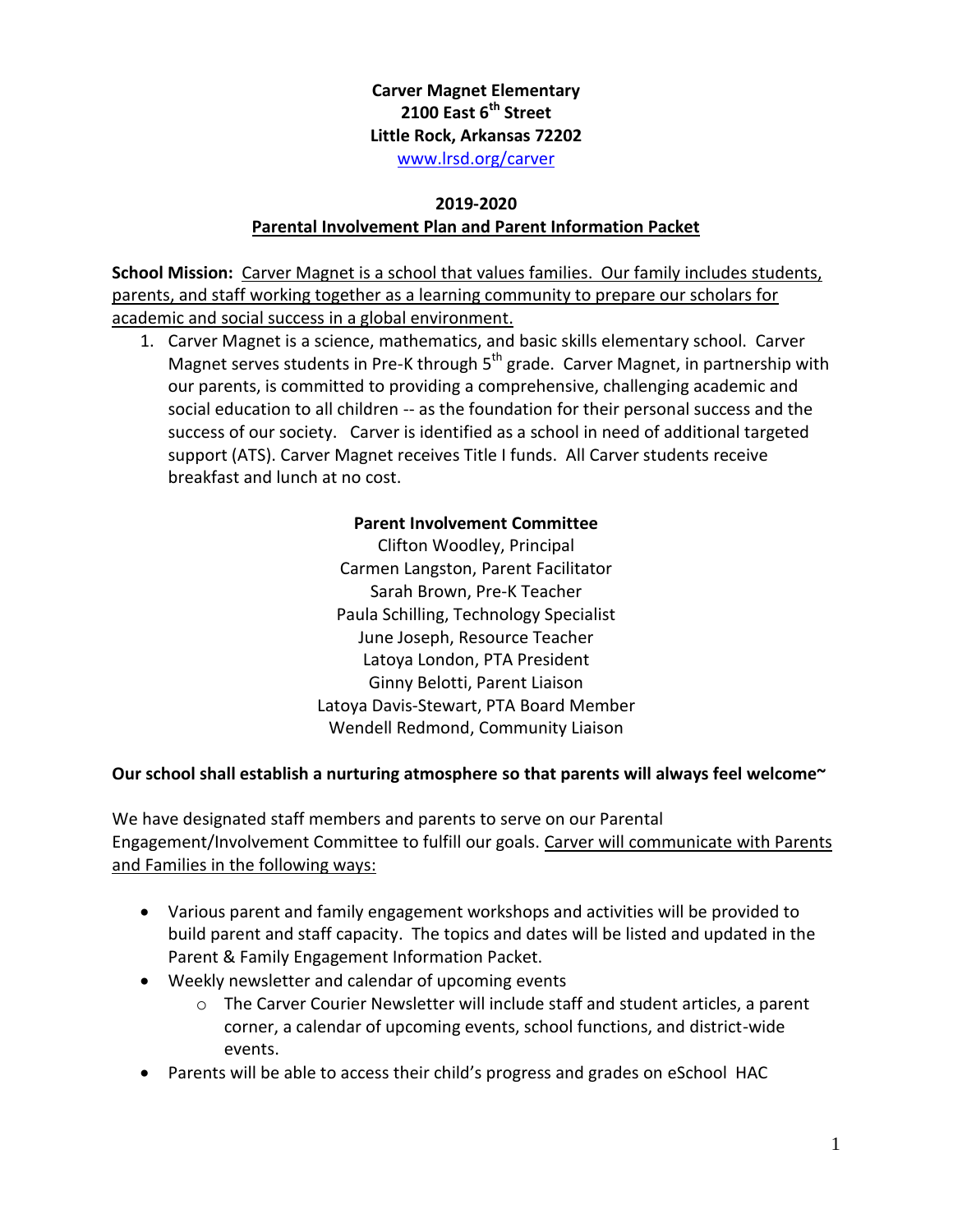- $\circ$  (Home Access Center) Parents may log in using their child's pin number which is given at the beginning of the year. See the front office for another copy.
- Two grades a week will be posted in eSchool HAC
- Technology workshops for parents
- Utilize Parent link calls to remind parents of upcoming events
- All staff will receive professional development to support parental engagement activities as determined by building level administrator.
- Carver will provide a yearly Title I /Parental Engagement Committee meeting to provide information regarding Title I funding, curriculum, school improvement plan; discuss additions, changes to the yearly Parent & Family Engagement Plan; and other required components.
	- o Title I meeting date: September 5, 2019

Contact: Principal Woodley

- School staff and parents at Carver Elementary will work together to update a Home/School Learning Compact. It outlines how parents, students and staff share the responsibility for improving students' academic achievement levels. All stakeholders will have input and may sign the compact. Parents will be able to contact teachers via email or telephone.
- At the beginning of the year, parents will receive information on how to access the Little Rock School District Handbook online. Parents will receive a copy of the Carver Student Handbook, and a Carver Parent Handbook.
- A Parent Center will be made available for parents throughout the school year that will offer tips in the form of fliers, brochures, books, and handouts on the following, but not limited to:
	- o How to Help Your Child Study, Effective Parent-Teacher Communication, School Reports Cards, Improving Your Child's Learning, Helping Your Child Learn to Read, and Your Child's Homework.
	- o Parents may utilize library computers to check student grades
- Encourage and support all staff and parents to join and participate in PTA activities
	- o Encourage feedback for our Parental Involvement Plan located in Indistar and the Carver website.

# **Opportunities for Parental Involvement and Support**

Carver will provide information to parents about volunteer opportunities:

- Carver will provide information for volunteer opportunities through newsletters and websites.
- Carver will provide volunteer training through the LRSD VIPS program as well as school based training.
- Parents and community members will be invited to read, tutor, help with field trips, field day, and other special events.

Carver will provide resources for parents:

- Provide material to check out in the Media Center.
- Survey parents and staff to see what resources are needed the most.
- Provide a parent center and display signs for easy identification and access.
- Provide a parent information center located near the office.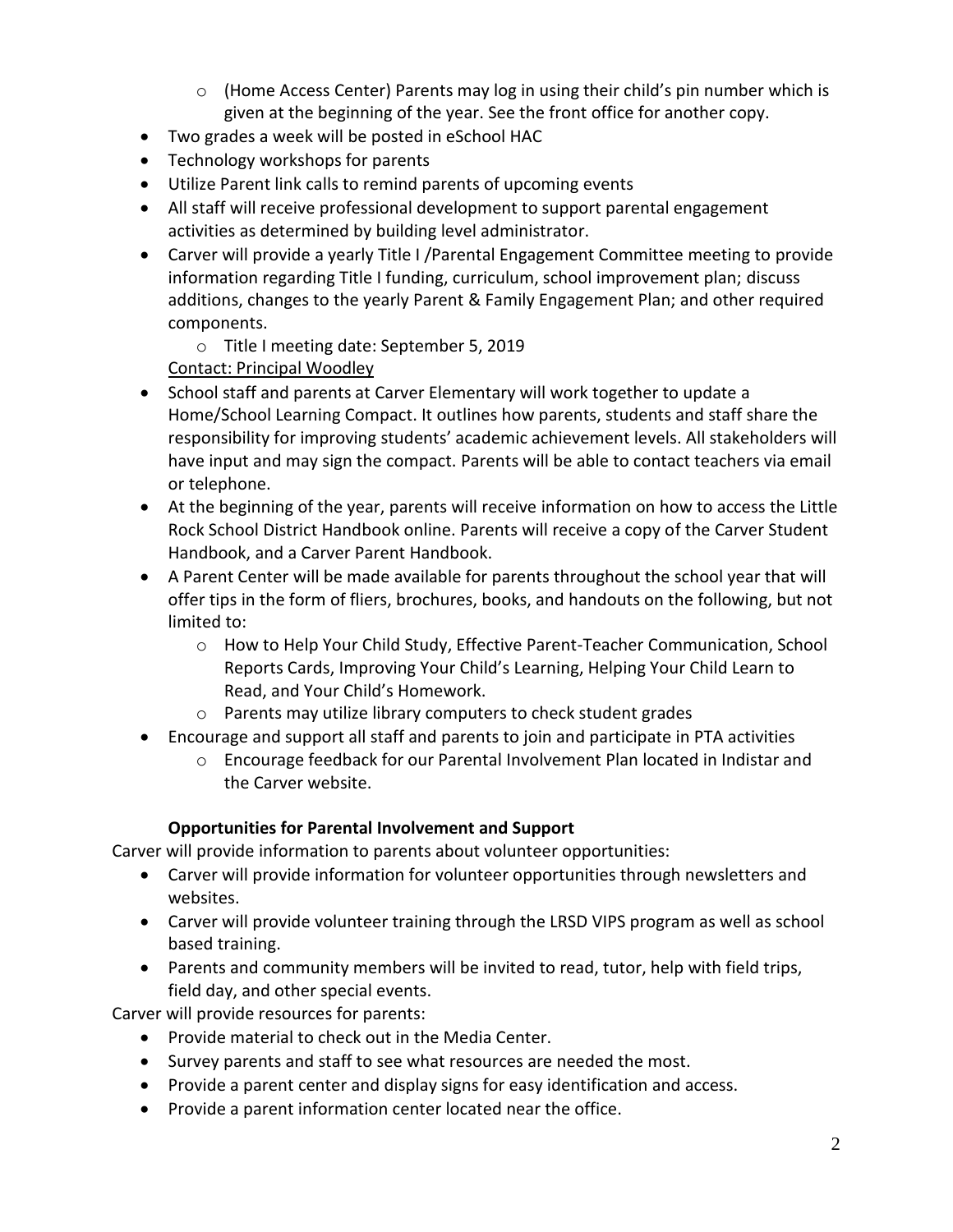Offer workshops for parents (ex. "How to access eSchool")

Carver will engage parents in the evaluation of potential involvement efforts:

- A survey will be provided to critique parent involvement attempts.
- Carver parents will be involved in the ACSIP reviews on a yearly basis.
- The parent involvement committee will meet with parents to gain feedback about effort.

Carver will use the parent interest surveys to select, plan, and implement parental involvement activities that will be offered throughout the year.

- The school will use the results of the survey to prioritize the needs of the parents.
- Activities will be designed to help meet these needs.
- Surveys will be discussed at Title One meetings to better serve our parents with needs and/or changes as they arise.
- Survey for Parents and Families of Carver Magnet Elementary Please complete the following survey so that we may include your input in determining our school improvement objectives for next year.

## **I. Reservation of Funds**

- a. Parental involvement funds allocated through Title I will only be spent for events targeted at engaging families
- b. Parents will have the opportunity to have a say in expenditures of this nature which may be discussed at PTA events

## **II. Coordination of Services**

- a. Carver will work with the following community partners to ensure student enrichment and success:
	- i. Miles Memorial Church
	- ii. New Birth Church
	- iii. Emmanuel Baptist Church Carver ECC
	- iv. First Security Bank Carver ECC

*Carver Elementary is a member of the Johns Hopkins University National Network of Partnership Schools (NNPS). The NNPS School, Family and Community Partnership Model is designed to enhance parent participation and involvement in the school and community. The family model is researched based and references engagement, activities, and resources for the six types of involvement: parenting, communicating, and volunteering, student learning, decision making, and collaborating with the community. To support the six types of involvement, Carver Elementary participates in the LRSD NNPS Central-East School Cluster Team.* **Six Types of Involvement:** Keys to Successful Partnerships

- 1. [Parenting](http://www.csos.jhu.edu/P2000/nnps_model/school/sixtypes/type1.htm)**:** Assist families with parenting skills and setting home conditions to support children as students. Also, assist schools to better understand families.
- 2. [Communicating](http://www.csos.jhu.edu/P2000/nnps_model/school/sixtypes/type2.htm)**:** Conduct effective communications from school-to-home and from home-to-school about school programs and student progress.
- 3. [Volunteering](http://www.csos.jhu.edu/P2000/nnps_model/school/sixtypes/type3.htm)**:** Organize volunteers and audiences to support the school and students. Provide volunteer opportunities in various locations and at various times.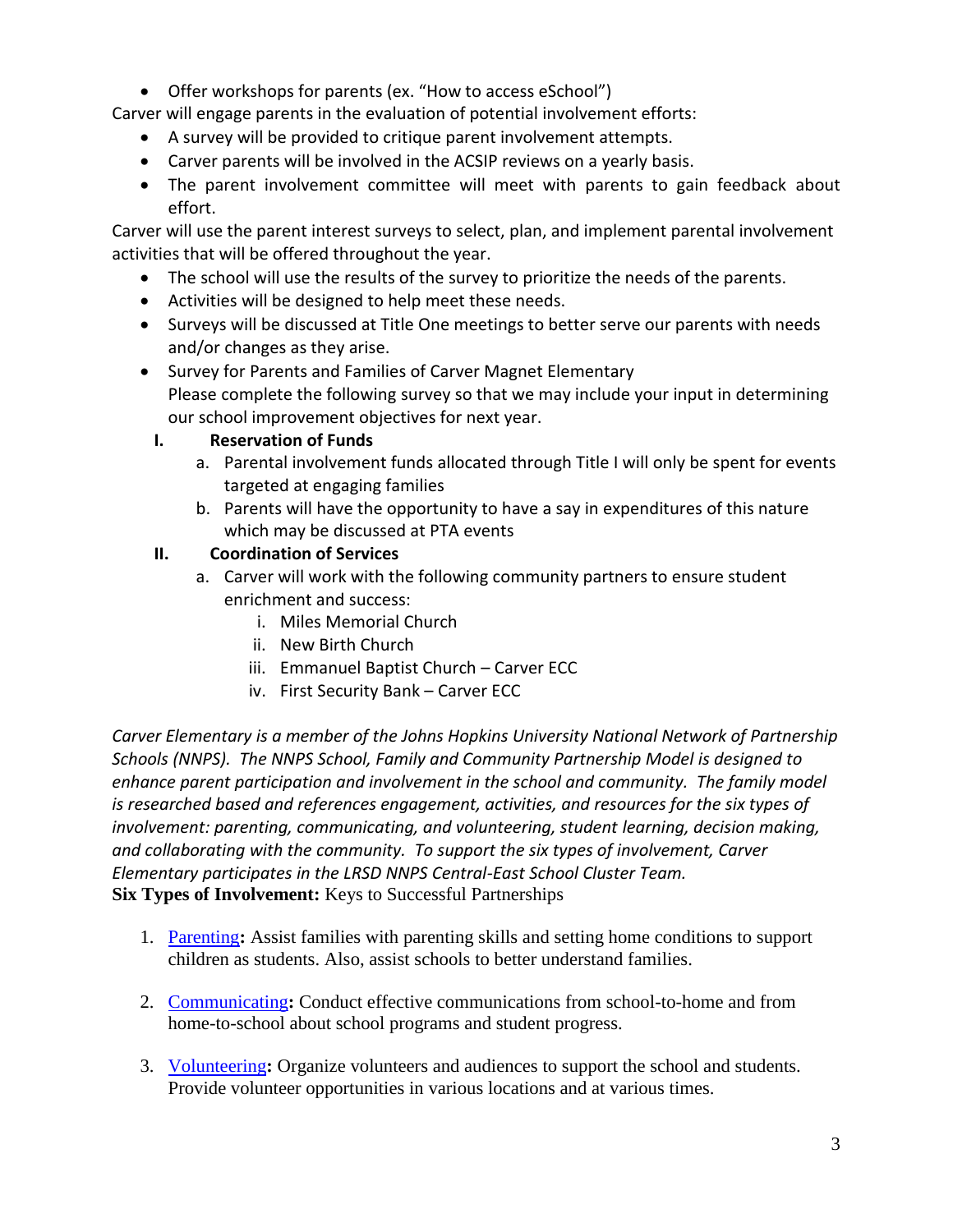- 4. [Learning at Home](http://www.csos.jhu.edu/P2000/nnps_model/school/sixtypes/type4.htm)**:** Involve families with their children on homework and other curriculum-related activities and decisions.
- **5.** [Decision Making](http://www.csos.jhu.edu/P2000/nnps_model/school/sixtypes/type5.htm)**:** Include families as participants in school decisions, and develop parent leaders and representatives.
- **6.** [Collaborating with the Community](http://www.csos.jhu.edu/P2000/nnps_model/school/sixtypes/type6.htm)**:** Coordinate resources and services from the community for families, students, and the school, and provide services to the community.

## **School-Parent Compact**

School staff and parents at Carver Elementary will work together to update a Home/School Learning Compact. It outlines how parents, students and staff share the responsibility for improving students' academic achievement levels. All stakeholders will have input and may sign the compact.



Carver Magnet Student/Parent Compact

As parents/guardians and staff working together to provide the best learning environment for all children, it is important that we all fully understand and support Carver's expectations. It is mandatory that you read and sign a copy of this contract. It will be filed with your child's permanent records.

My child, the grade at the grade at the grade at  $\frac{1}{2}$  is presently enrolled in the grade at Carver Magnet School. (Complete name)

As a parent, I agree to provide support for the philosophy, program, and goals of Carver Magnet School and will:

- Ensure my child's prompt arrival by 7:50 a.m. and support attendance through 2:35 p.m. daily. (Support LRSD tardy and early checkout policy);
- $\bullet$  Pick up my child promptly at 2:35 if he/she is a car rider;
- Schedule all student appointments after school hours if possible;
- Attend regularly-scheduled and specially-called teacher/parent conferences;
- Ensure daily that my child wears the appropriate adopted school uniform.
- Maintain current contact information in the Carver office.
- Cooperate with the school when disciplinary actions are necessary;
- Provide a proper study environment and require completion of homework as assigned;
- Support the Carver parent/teacher organization and actively participate in PTA events which provides volunteer opportunities